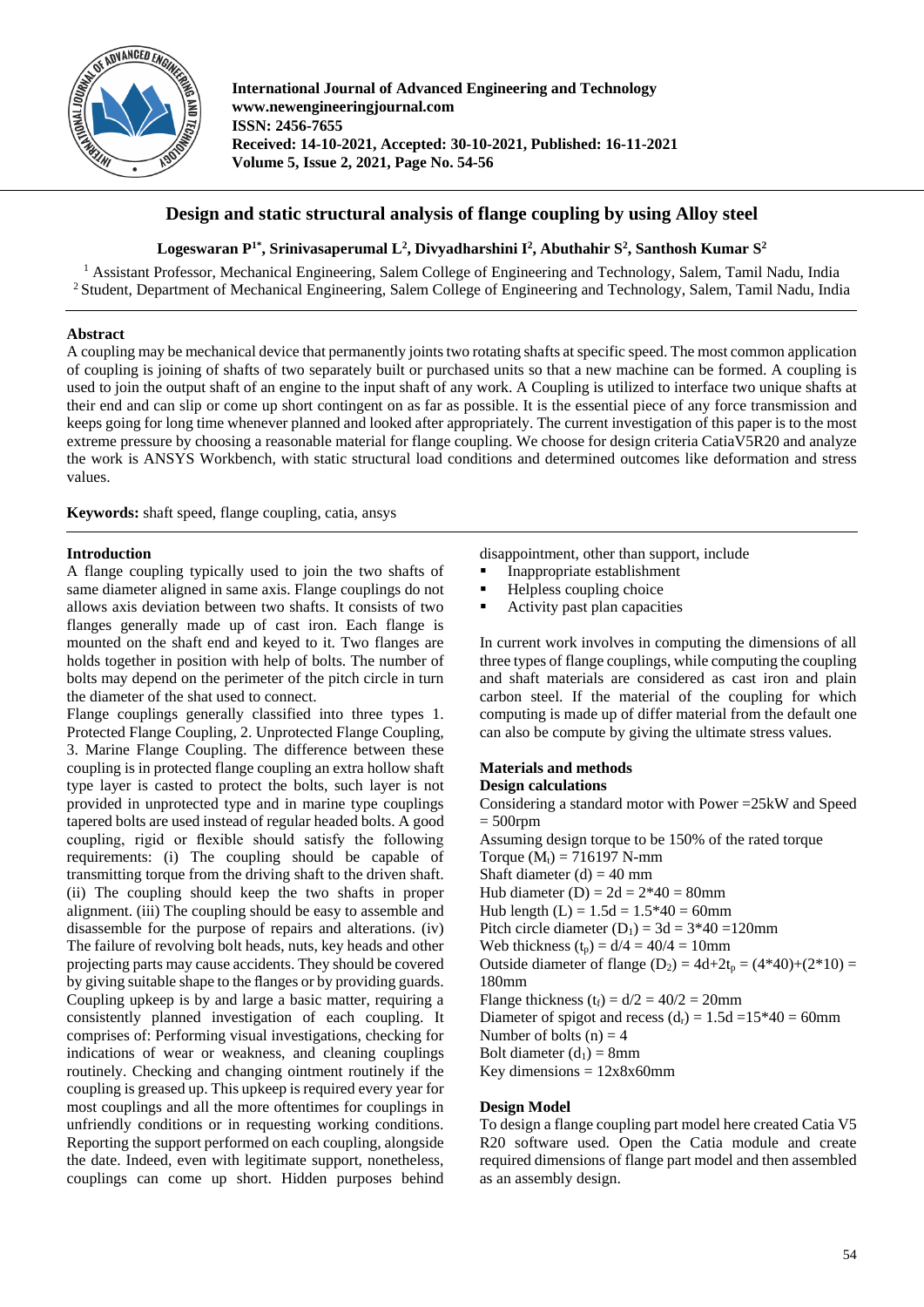

**Fig 1:** Assembly model of flange coupling

#### **Material selection**

In this paper consists of three different materials were selected. The plain carbon steels are existing material for shaft, key and bolts and the flange material has selected cast iron FG200. The next two materials are SAE J403 and Alloy steels grade 31Ni10Cr3Mo6 for shaft, key and bolt.

#### **Analysis**

ANSYS is the standard FEA teaching tool within the Mechanical Engineering Department at many colleges. This type of product development is termed virtual prototyping. With virtual prototyping techniques, users can iterate various scenarios to optimize the product long before the manufacturing is started. The multifaceted nature of ANSYS also provides a means to ensure that users are able to see the effect of a design on the whole behavior of the product, be it electromagnetic, thermal, mechanical etc.

#### **Results and Discussion**

The first step is engineering data that is apply the material properties and select the material then the next step is geometry, now import the new geometry of flange coupling. The torque applied in the model was 716197N-mm.

**Case (i) Material:** Plain carbon steel



**Fig 2:** Total deformation of Plain carbon steel



**Fig 3:** Shear stress of Plain carbon steels





**Fig 4:** Total deformation of SAE J403